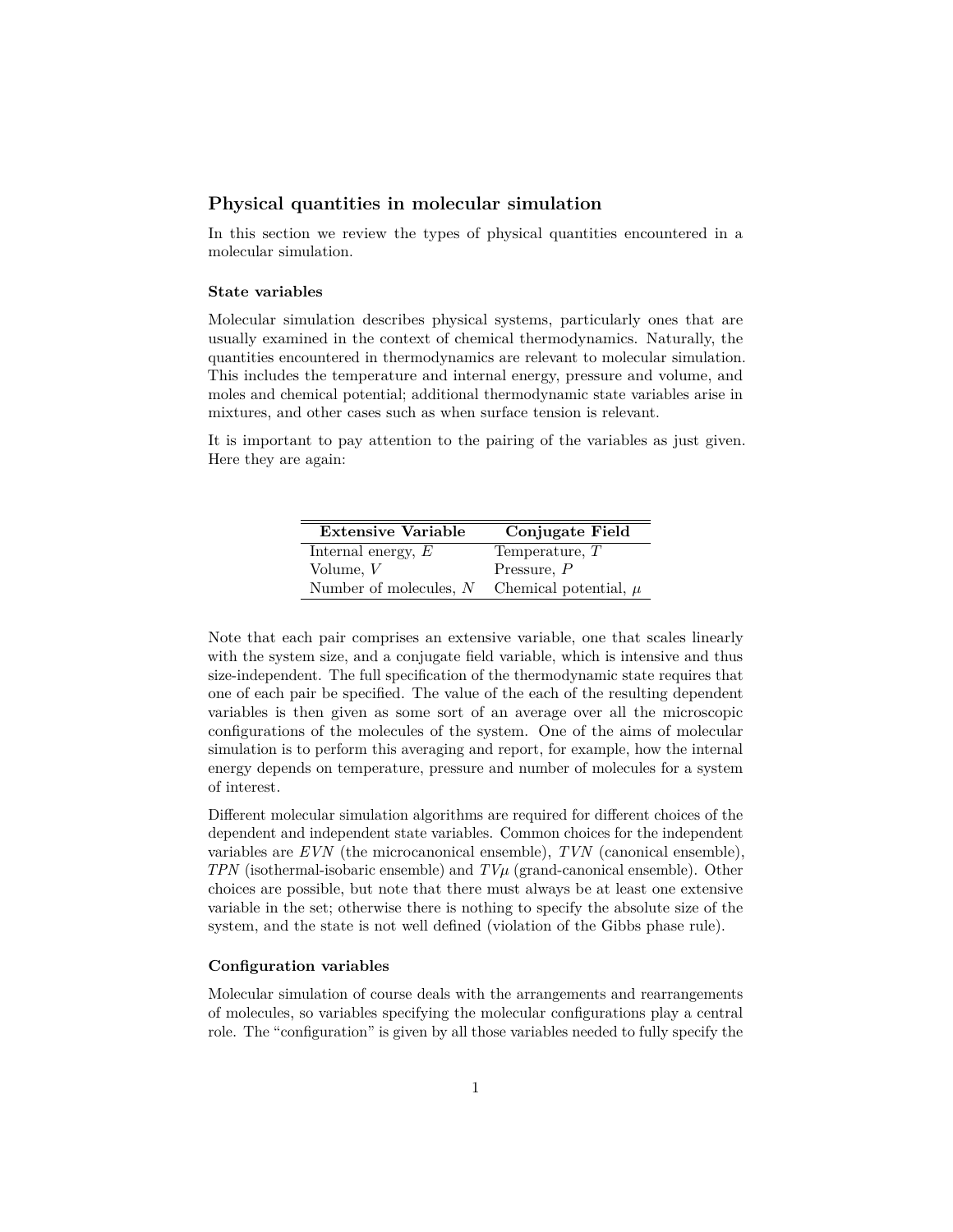microscopic state of the set of molecules and their atoms. This includes primarily the positions and momenta of all atoms. We use the symbol **r** to represent the position vector, and **p** the momentum vector. In Cartesian coordinates, the momentum is simply related to the velocity **v** through  $p = mv$ , where m is the mass. Molecular position and momentum vectors are sometimes used, and these normally apply to the center of mass of the molecule. Orientation variables (position and momentum) may arise naturally in the treatment of molecules. Sometimes it is more convenient to specify the configuration in terms of molecular position and momentum, with atomic coordinates given in a molecule-based frame, such that atom positions are specified in terms of bond angles and bond distances. We will postpone discussion of these complicating features until later, when we examine more complex and realistic molecular models.

If an extensive variable is not included in the state variables as discussed above, it becomes a configuration variable. So in an isobaric simulation (in which pressure is imposed instead of the volume), the volume will fluctuate as part of the simulation process, and the full microscopic state has the instantaneous volume as one if its variables. Likewise, in the grand-canonical ensemble, the number of molecules is a fluctuating configuration variable. Configuration variables of this type are averaged over many configurations to yield the corresponding thermodynamic state variable (*e.g.*, in isothermal systems the thermodynamic energy is an average of configurational energy).

Special mention should be made of time, which plays a central role in molecular dynamics but normally has no significance in Monte Carlo simulations.

Note that this discussion applies to systems modeled classically (i.e., using classical mechanics). Electronic degrees of freedom are of interest in some cases (e.g., chemical reactions), and these may be treated with quantum mechanics. For light atoms and/or low temperatures, quantum effects are relevant also to the atomic nuclei, and special measures must be applied in these cases.

#### **Properties**

Other important physical quantities can be computed given a specific molecular configuration. In addition to the energy, there are forces and torques that are needed to advance a molecular dynamics simulation. The virial is routinely computed to measure the pressure, and the stress tensor may be needed to evaluate rheological properties. Indeed, it can be quite enlightening to learn and implement the formulas used to compute common but nontrivial physical properties (*e.g.*, diffusivity, viscosity, dielectric constant) from quantities that are averaged over molecular configurations. Other properties of interest characterize uniquely molecular behaviors. An example is the radial distribution function, which quantifies the molecular structure.

All of the foregoing properties are special in that they have "instantaneous" values that can be associated with each configuration. This can be contrasted with the "statistical" properties, such as the entropy and free energy. These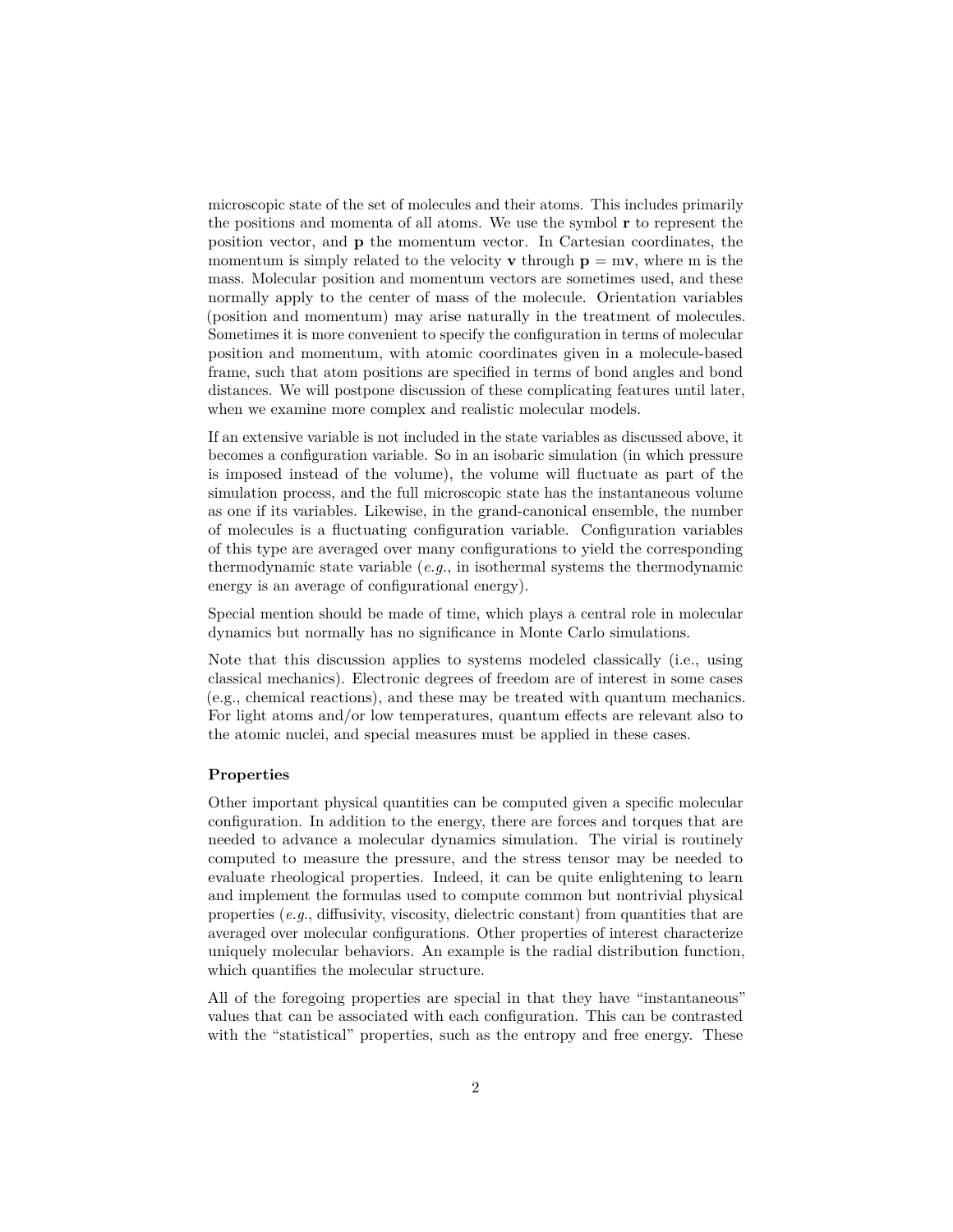properties do not have values defined for an individual configuration. Instead these properties depend on features of the entire ensemble of configurations. For example, the entropy is related to the number of distinct configurations that can be formed consistent with particular values of *E*, *V* , and *N*. Hence there is no "entropy of a configuration", but there is an entropy of an ensemble of configurations.

## **Model parameters**

Another class of physical quantities arises with the specification of the molecular model. Classical models of molecular interactions are defined in terms of simple functions. These functions take as inputs the atomic distances and from them output a potential energy, so at a minimum (with some exceptions) they introduce a characteristic length and a characteristic energy in their definition. As an aside we note that the "size" (and, more obviously, the "energy") of a model molecule is not a well defined quantity, and that it is only through interaction with another molecule that the "size" manifests itself. Consequently the characteristic size and energy are more properly associated with the pair interaction rather than with the molecule itself.

More complex model potentials usually introduce more than one size and energy parameter. These may introduce force constants for vibrations, bends, and torsional motions, bond lengths, asymmetric potential parameters, and so on. These models also may be constructed in part using Coulombic point charges or point multipoles.

## **Dimensions, Units, and Scaling**

The table below shows typical values of commonly used molecular variables. Because simulations involve on the order  $10^3$  molecules instead of  $10^{23}$ , values for the mass, energy, and volume are very small numbers when expressed in the common macroscopic units (meters, Joules, grams, *etc*). Working with such small numbers can be inconvenient, but the remedy is obvious and simple: use different units, ones more appropriate to molecular-scale magnitudes. Thus we can work with Angstroms, Daltons, ergs, and so on. An alternative approach is to work with dimensionless variables, in which all physical properties are scaled using appropriate combinations of a characteristic size, energy and/or mass (these three are sufficient to de-dimensionalize most properties that arise in molecular simulation); these values usually come from an appropriate atomic mass and parameters of a model for the pair potential. There are two advantages to working with dimensionless groups. First, their use ensures that all unit conversions are handled automatically. For example, in isobaric simulations it is necessary to evaluate the group  $PV/k_BT$ . If dimensionless quantities are used  $(P^* = P\sigma^3/\epsilon, V^* = V/\sigma^3, T^* = k_B T/\epsilon$ , where  $\epsilon$  and  $\sigma$  are a characteristic energy and size, respectively), then the group is correctly given by  $P^*V^*/T^*$ . However, if *P* is given in bar, *V* is in cubic Angstroms, and *T* is in Kelvins, then one must pay heed to use an appropriate value for Boltzmann's constant to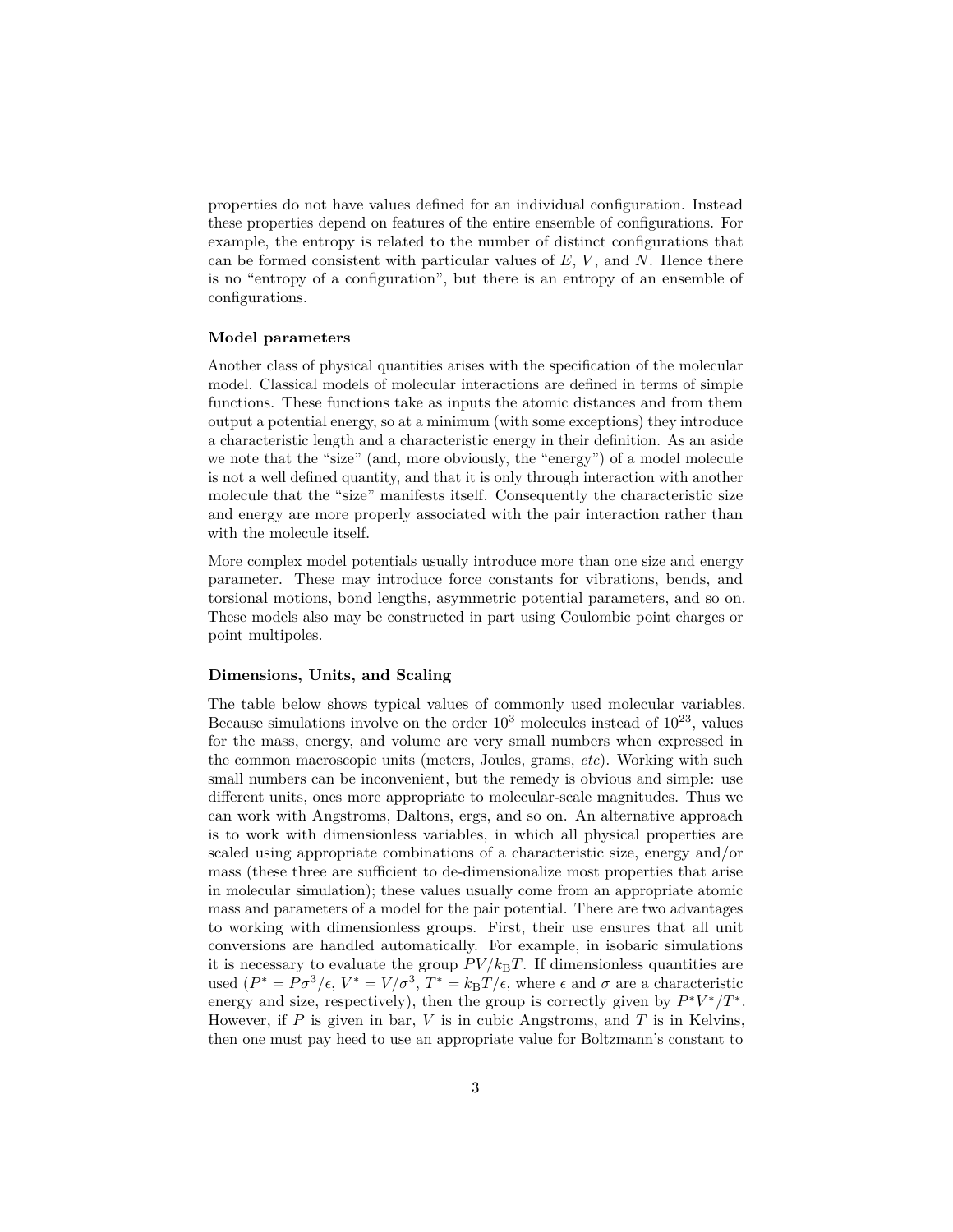ensure that the units cancel properly. Such problems arise in many places, and they make programming tiresome and error-prone. If all physical quantities are scaled by the same characteristic values these problem vanish.

| Symbol                  | Definition                  | Value                                     |
|-------------------------|-----------------------------|-------------------------------------------|
| 1. Constants            |                             |                                           |
| k                       | Boltzmann's constant        | $1.3806\times10^{23}$ J/(molec $\cdot$ K) |
| Nο                      | Avagadro's number           | $6.022\times10^{23}$                      |
| 2. Simulation Variables |                             |                                           |
| Ν                       | Number of molecules         | $\sim 10^{3}$                             |
| V                       | Simulation cell volume      | $\sim 10^{-24}$ m <sup>3</sup>            |
| m                       | Molecular mass              | $\sim 10^{45}$ kg/molec                   |
| o                       | Number density              | $\sim 10^{27}$ molec/m <sup>3</sup>       |
| Ε                       | Energy (total)              | $\sim 10^{40}$ J/mo1ec                    |
| t                       | time                        | $\sim 10^{-12}$ s                         |
| 3. Model Variables      |                             |                                           |
| σ                       | Size variable               | $\sim$ 5×10 <sup>-10</sup> m              |
| E                       | Energy variable             | $\sim 10^{42}$ J/molec                    |
| Yд                      | Bond distance               | $\sim 10^{-10}$ m                         |
| k,                      | Vibrational spring constant | $\sim 10^3$ J/m <sup>2</sup>              |

Figure 1: Typical magnitudes of variables encountered in a molecular simulation.

Note that the benefits gained from using dimensionless quantities are equally well realized if one takes care to use a consistent set of units within the simulation. Agree that all properties within the simulation will be expressed in, for example, picoseconds, Angstroms, and Daltons, and that temperature is always actually  $k_B T$ , *etc.*, and the units will again take care of themselves. In fact, this is exactly what is done when one scales by  $\sigma$  and  $\epsilon$ ; one is defining a new system of units in which these parameters are unity. A dimensionless length  $L/\sigma = 5$  is perfectly well described as "five sigmas", just as one speaks of  $L = 5$ Å as "5 Angstroms" and writes just as well as " $L/\text{\AA} = 5$ ". A dimensionless pressure  $P^* = 3$  (as defined above) is "three epsilons per cubic sigma", although no one speaks of it this way. In this view, insertion of values for  $\sigma$  and  $\epsilon$  to recover conventional units is no different than applying a conversion from (say) Angstroms to recover meters.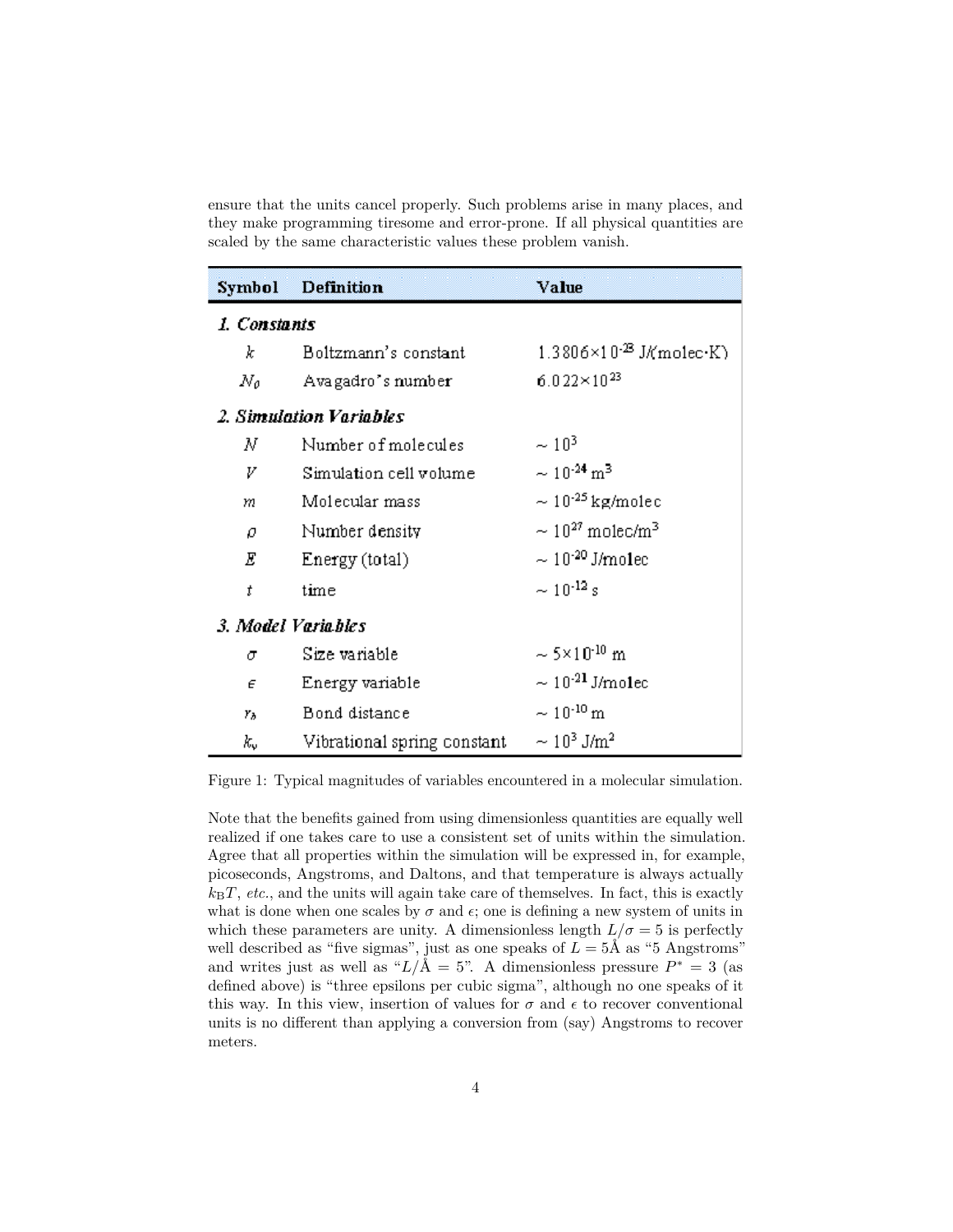Regardless of the choice of an internal system, the units will not have a desired or familiar form for every property, in which case a conversion can be performed upon input or output to express the property in a preferred unit. It is a good idea to keep this conversion process isolated to the input/output segments of the program, and to work with a self-consistent units at all other places. One exception to this rule arises. It can be computationally expedient to work with a coordinate system that ranges over a unit length, so that all atom coordinates lie between 0 and 1 (or, alternatively,  $-1/2$  and  $+1/2$ ). Then special care must be taken to rescale distances and velocities so that the values are consistent with the simulation units. We discuss this choice further in the section on periodic boundary conditions.

For very simple systems, molecular modelers often prefer to keep the simulation inputs and outputs in scaled form. This merely postpones the conversion to more traditional units. This might be done because when the simulation is performed there are no physical values for  $\sigma$  and  $\epsilon$  in mind (no real physical system is being modeled). Sometimes there is no intention of ever converting the values to "real" units, because one is interested only in qualitative behaviors of the model, or in comparing the simulation to predictions from a statistical mechanical theory applied to the same model.

Perhaps it is worthwhile to consider an example demonstrating conversion to and from scaled units. The Lennard-Jones (LJ) equation of state (which describes how the pressure depends on temperature and density for the LJ model fluid) is very well known from molecular simulation studies (ref). One can find extensive data and accurate empirical models in the literature. All of these data are presented in sigma-epsilon units (*i.e.*, units in which the LJ size and energy parameters are 1). Further, it is not unusual to find works in which the LJ equation of state is compared to experimental data for a real system. The aim of these studies is to find values (expressed in real units) of the LJ parameters such that the LJ model data coincides with the experimental data as much as possible. Thus one might arrive for example at the values of  $\sigma = 3.790$ Å and  $\epsilon/k_B = 142.1$  K as "best" values for methane. With these values in hand, one can go on to estimate the pressure of methane at  $0.0183 \text{ mol/cm}^3$  and 167 K. The first step is to put these values in dimensionless form using the methane LJ parameters

$$
\rho^* \equiv \rho \sigma^3 = (0.0183 \text{ mol/cm}^3)(3.790 \times 10^{-8} \text{cm})^3(6.022 \times 10^{23} \frac{\text{molecules}}{\text{mole}}) = 0.6
$$
  

$$
T^* = T/(\epsilon/k_B) = (167 \text{ K})/(142.1 \text{ K}) = 1.174
$$

The LJ model at these state conditions has a dimensionless pressure  $P^* = 0.146$ . For the methane  $\sigma$  and  $\epsilon$  values, this corresponds to a "real" pressure of

$$
P = 0.146(142.1 \text{ K})(13.8 \text{ MPa} \cdot \text{Å}^3/\text{molecule})/(3.790\text{Å})^3 = 5.3 \text{ MPa}
$$

or 53 bars.

Let us finish this section by highlighting a peculiar feature of the hard-sphere model. In the HS model the potential is infinite for atoms separated by less than